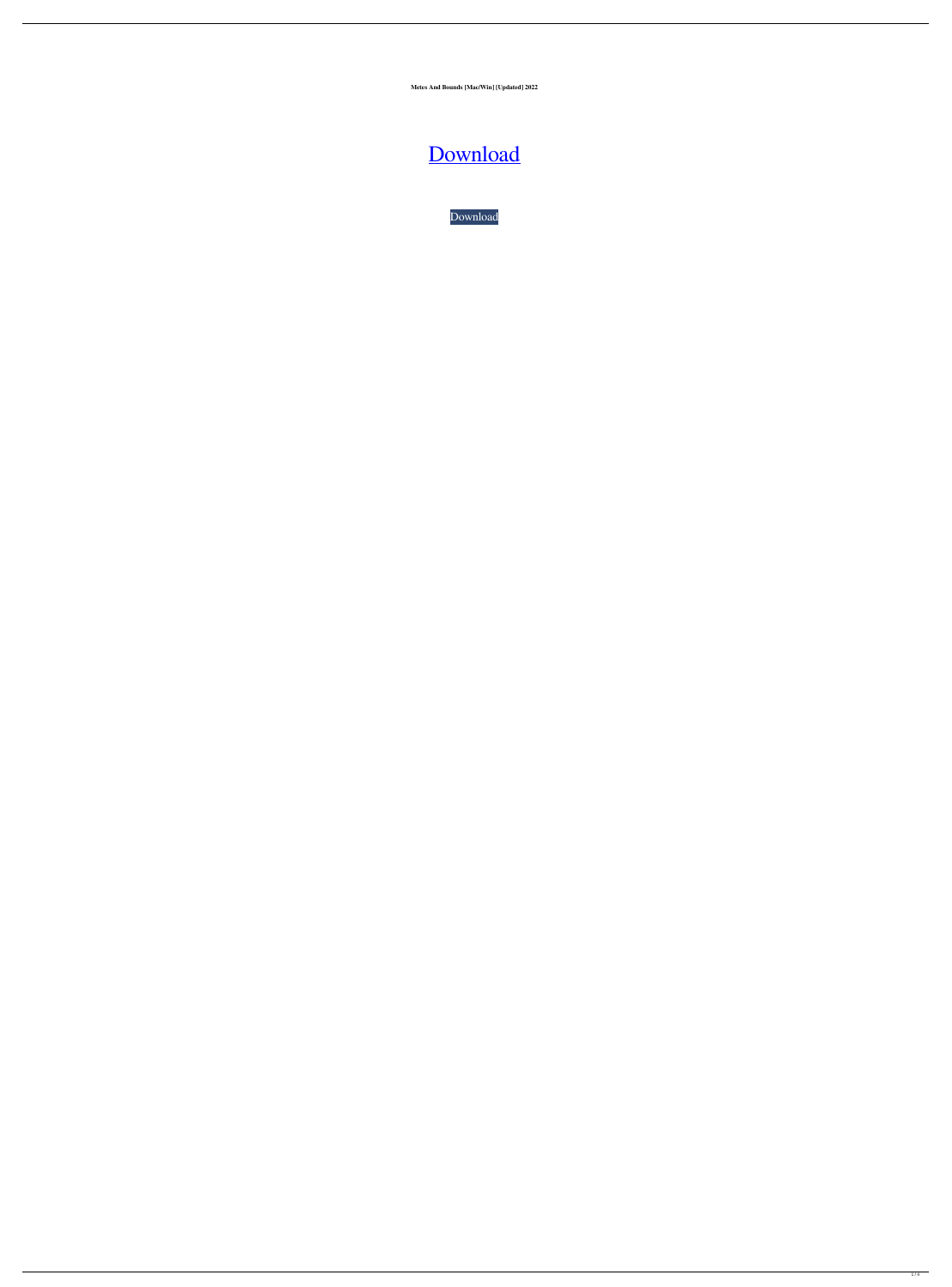### **Metes And Bounds Crack + [32|64bit] Latest**

Metes and Bounds Overview: MetaPaint 13: The Photoshop-Style, Painter-Style Adobe® Illustrator® CS5 Like WYSIWYG Web Design Program Metapaint is a powerful Adobe® Illustrator® CS5-style web designers and desktop publishers Metapaint offers all the features of Photoshop and Illustrator and is used by millions of users around the world. The features you need are easily accessible from the title bar. Metapaint Features: Draw graphic files for t Scalable graphics. Support unlimited sizes and resolutions, within a single document. Create thumbnail images of your graphics directly from the WYSIWYG view, using Metapaint's own WebPagination™ thumbnail generation meth images, as well as PDF files and PostScript files. Convert graphics from one format to another. Create thumbnails of images using Metapaint's built-in WebPagination™ thumbnail generation method. Metapaint for Mac OS X 10. design the corresponding graphics for you in seconds. Metapaint Mac OS X 10.4 Tiger - Metapaint for Mac OS X 10.4 Tiger - for Mac OS X 10.4 Tiger - for Mac OS X 10.4 Tiger and is available in the Mac OS X 10.3 Panther - st

#### **Metes And Bounds With License Code Free [Latest 2022]**

Full Workout Planning Software for any workout. The most complete workout planner software for any goal. Record your workouts and be ready to launch. No more bulky paper work, save time, save paper. Simple-to-use, all-in-o workouts of any length (any distance, any time) and capture many other important details. KM can track most workout variations including powerlifting, weightlifting, sprinting, running, cycling, yoga, kettlebells, jumping complete. Capture more data and/or additional workouts by using the phone camera. Set reminders, start timers and take notes. Save and organize your workouts and track your progress easily. Add photos, plan on location and etailed workout log in no time. Use the app to: . Track your workouts and post your results online. . Plan your workouts for the week and the next. . Add notes, photos and videos.. . Browse through your workout reminders, KM users and start a workout. • Keep track of your workouts, modify them, re-record them and share them. • View and download the latest set of all workout types. • See how you stack up against others from around the world. time and heart rate information. • Plan your next workout and get the most out of it. • View a detailed list of all workouts (any time, distance, weight). • See your history. • View and 77a5ca646e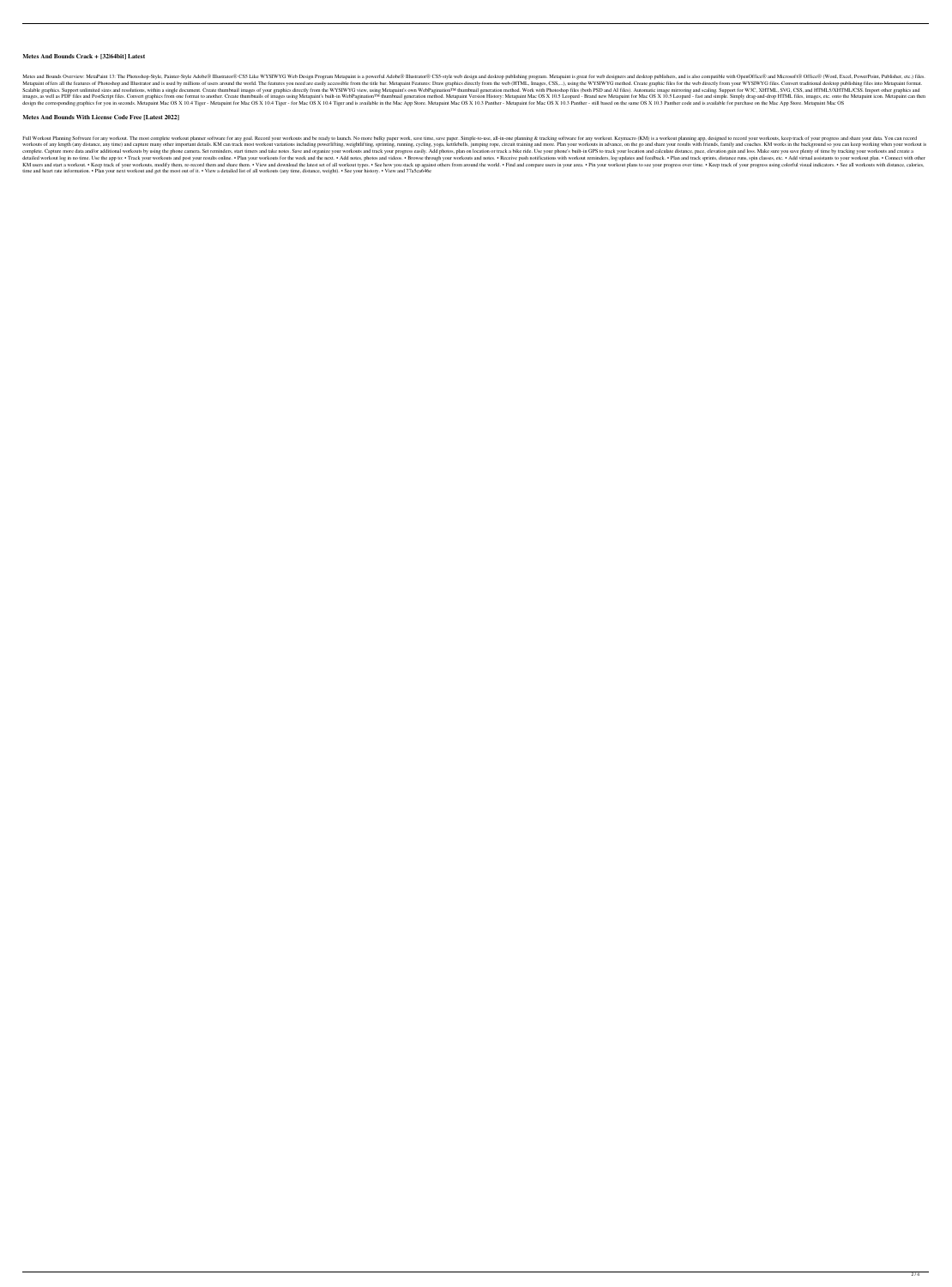### **Metes And Bounds (Latest)**

Metes and Bounds is a free tool for creating and manipulating plot maps. The app has a simple interface that includes a bunch of tools and focuses on the current drawing. The aforementioned Drawing Wizard asks you several one doesn't lock you into a certain workflow, but gives you access to all the tools and lets you change any of the options in order to better suit your needs. Some items can be added to the plans, such as pictures, labels the same drawing, providing options for using a scaled background image, such as a section or topographical map. The bottom line is that Metes and Bounds is a nice tool that can come in handy if you often work with land pl computer Download the program installer using the button below and run it on your computer. When the installation is complete, exit your browser and open the application on your computer. Once the program is launched, you download the manual here. Compatibility: Windows Vista, Windows 7, Windows 8, Windows 8, Windows 10, Windows Server 2008, Windows Server 2012, Windows Server 2016 How to use Metes and Bounds In order to use this program, i program lets you draw the borders of your area using an easy to use system and also offers a number of calculation tools to find out the exact perimeter of any of the plotted points. You can also add

## **What's New in the Metes And Bounds?**

The Metes and Bounds system is a program that allows the user to create, print, save, and manage outline plans and track their construction. It is designed to be used by surveyors, land owners, municipalities, real estate wizards: - Land Plan Wizard is designed for creating sketch plans for new properties. It is able to create drawings with or without title blocks, grids, and text styles. The drawing can be created with a flat background. blocks, grids, and text styles. The drawing can be created with a flat background or with a flat background or with a scaled image of the terrain in the background. - General Plan Wizard. This wizard is designed for creati Plan Wizard. This wizard is designed for creating sketch plans for existing properties. It is able to create drawings with or without title blocks, grids, and text styles. The drawing can be created with a flat background. drawings with or without title blocks, grids, and text styles. The drawing can be created with a flat background or with a scaled image of the terrain in the background. - Shape Plan Wizard. This wizard is designed for cre or with a scaled image of the terrain in the background. - Layout Plan Wizard. This wizard is designed for creating a drawing with or without title blocks, grids, and text styles. The drawing can be created with a flat bac created with a flat background or with a scaled image of the terrain in the background. - Measure Plan Wizard. This wizard is designed for creating a drawing with or without title blocks, grids, and text styles. The drawin